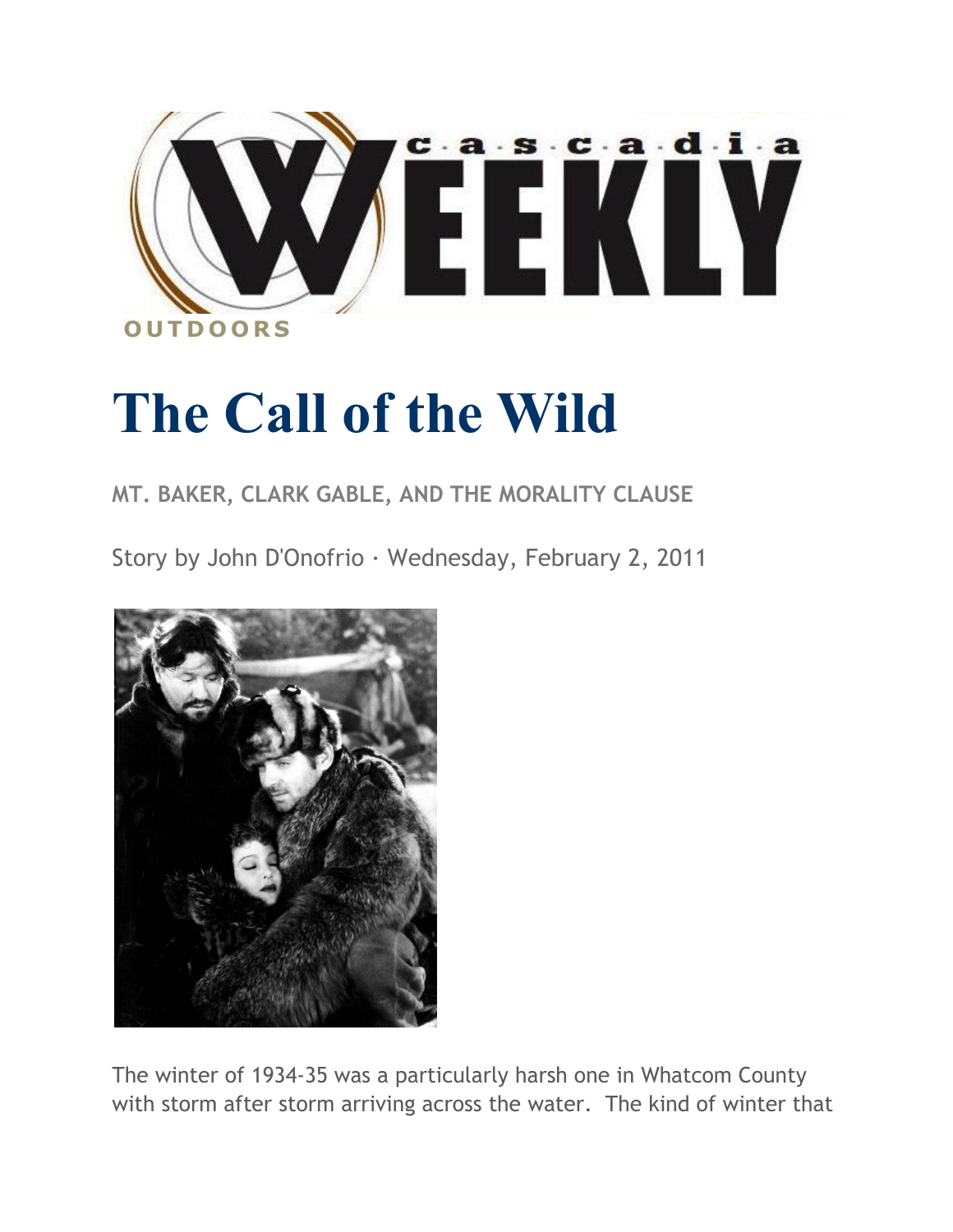old-timers talk about. In those innocent days, the upper Nooksack was practically terra incognita; before the ski area, before espresso drivethus, before tourism. Except for the ever encroaching loggers, the woods of the north fork were empty, save for the ghosts of disappeared trappers and hard-luck miners.

While a lodge had been built at Mount Baker in 1929, it was only used in the summer. In 1931 it burned to the ground.

The crew filming Jack London's classic Call of the Wild arrived in December of '34, drawn to the location by the the photogenic appeal of Mt. Shuksan. The book, published in 1903 was an established classic – considered London's masterpiece - and there were high hopes that the film would be a sensation. Two previous film renditions had been made but this would be the first one deploying that modern innovation: sound. It was also to be the last film released by  $20<sup>th</sup>$  Century Pictures before the company merged with Fox Film Corporation to become 20<sup>th</sup> Century Fox. Clark Gable, of course, starred.

He was directed by William Wellman and it became obvious as filming continued over that hellacious winter that the two did not get along. It didn't help that Mr. Gable had initiated a…shall we say…intimate relationship with co-star Loretta Young up at Heather Meadows, a liaison which would result in the birth of a daughter in November of '35: Judy Lewis. Because of the "morality clause" typical in actor's contracts at the time, Judy's paternity was denied and she was raised as Loretta Young's adoptive daughter, not discovering that Clark Gable was, in fact, her father until 1994. What a life!

And what a winter! The snow piled up in heroic drifts, burying equipment and sets. The road to the mountain had always closed when the snow began to fall, piling up in ungodly drifts, but this was 1935 and serious movie stars were in Heather Meadows. So they tried mightily to keep the road open.

They failed.